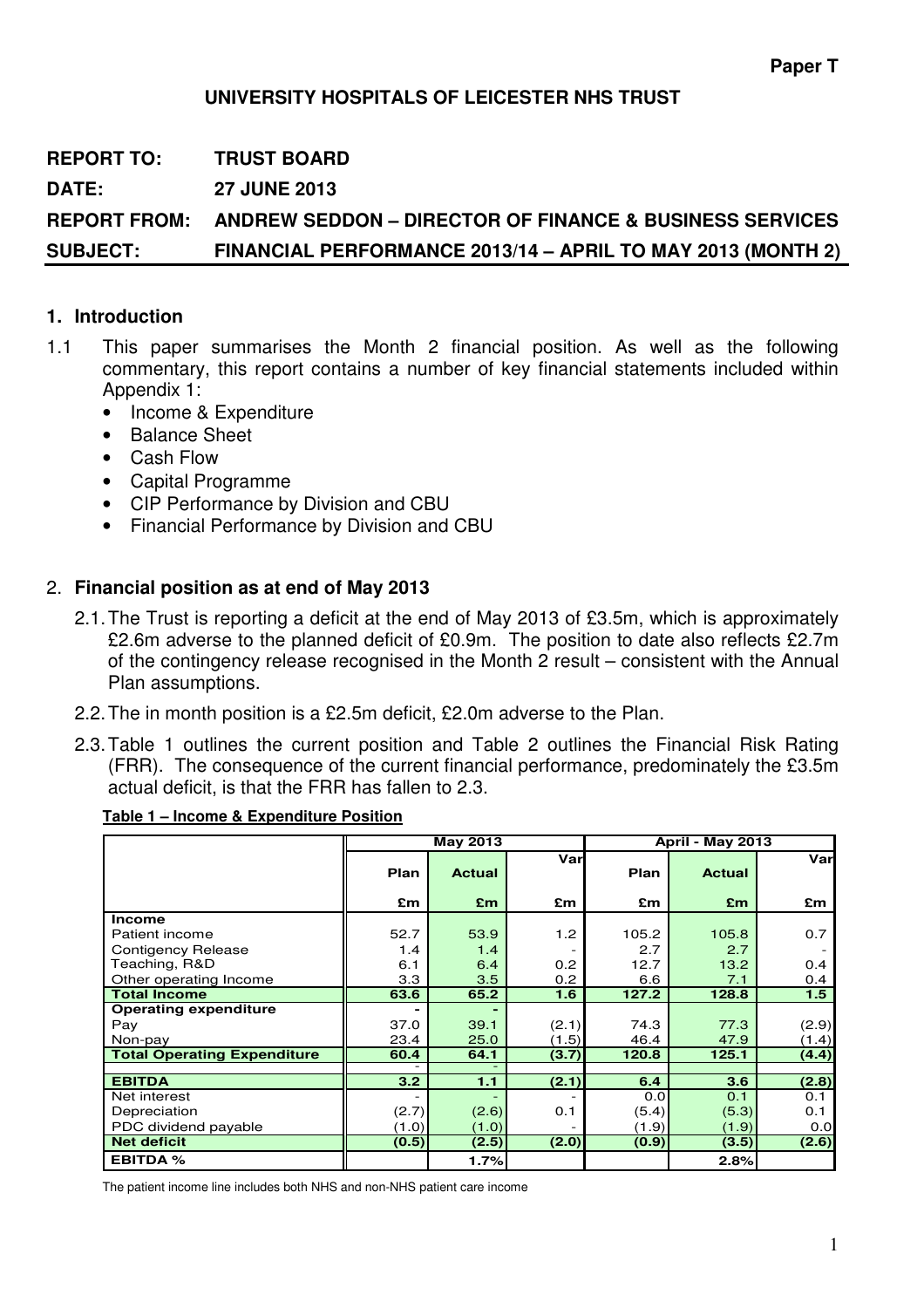#### **Table 2: Financial Risk Rating**

|                           |                              |        |     |                         | <b>Risk Ratings</b>     |      | <b>Reported</b><br><b>Position</b> |                               |                                   |
|---------------------------|------------------------------|--------|-----|-------------------------|-------------------------|------|------------------------------------|-------------------------------|-----------------------------------|
| <b>Criteria</b>           | <b>Indicator</b>             | Weight | 5   | $\overline{\mathbf{A}}$ | $\overline{\mathbf{3}}$ | 2    | 1                                  | <b>Year to</b><br><b>Date</b> | <b>Forecast</b><br><b>Outturn</b> |
| Underlying<br>performance | <b>EBITDA margin %</b>       | 25%    | 11  | 9                       | 5                       |      | $<$ 1                              | $\overline{2}$                | 3                                 |
| Achievement<br>of plan    | <b>EBITDA achieved %</b>     | 10%    | 100 | 85                      | 70                      | 50   | < 50                               | $\overline{2}$                | 4                                 |
| Financial                 | Net return after financing % | 20%    | >3  | $\overline{2}$          | $-0.5$                  | $-5$ | $< -5$                             | 3                             | 5                                 |
| efficiency                | I&E surplus margin %         | 20%    | 3   | $\overline{2}$          |                         | $-2$ | $<-2$                              |                               | $\overline{2}$                    |
| Liquidity                 | Liquid ratio days            | 25%    | 60  | 25                      | 15                      | 10   | $<$ 10                             | 3                             | 3                                 |
| <b>Weighted Average</b>   |                              | 100%   |     |                         |                         |      |                                    | 2.3                           | 3.3                               |

2.4. The key points to highlight in the YTD position are:

- • **Patient care income** £0.7m (0.6%) favourable against Plan, mainly due to outpatients
- • **Pay costs, £2.9m (3.9%) adverse to Plan**. This represents an increase of £4.5m, 7%, above the same period last year
- • **Non pay costs,** £1.4m (3.0%) adverse to Plan
- • **CIP performance** of £1.2m (24%) adverse to Plan

The **Month 2 position** may be analysed as follows.

# **3. Income**

- 3.1. NHS patient care income is £0.8m (0.8%) favourable to Plan ytd. The key areas are shown in the following table:
	- Elective IP activity 5% down against the activity plan, £187k adverse in value (1.6%)
	- Emergency IP activity adverse to Plan by £179k (0.6%), despite the 2.1% overperformance on activity
	- Over-performance in outpatients, £1.1m (8%) and ED, £244k (8.6%)

# **Table 3 – Patient Care Activity**

# **Summary by Point of Delivery of Patient Related Income - May 2013**

|                                         | Plan to     |                  | Variance   |             |           |                   |
|-----------------------------------------|-------------|------------------|------------|-------------|-----------|-------------------|
|                                         | <b>Date</b> | <b>Total YTD</b> | <b>YTD</b> | Plan to     | Total YTD | Variance          |
| Case mix                                | (Activity)  | (Activity)       | (Activity) | Date (£000) | (000)     | <b>YTD (£000)</b> |
| Day Case                                | 13,363      | 13,514           | 151        | 8,153       | 8,127     | (26)              |
| Elective Inpatient                      | 3,760       | 3,561            | (199)      | 11,515      | 11,328    | (187)             |
| Emergency / Non-elective Inpatient      | 15,844      | 16,181           | 337        | 29,420      | 29,241    | (179)             |
| Marginal Rate Emergency Threshold (MRET |             |                  |            | (569)       | (521)     | 48                |
| Outpatient                              | 119,813     | 125,810          | 5,997      | 13,427      | 14,488    | 1,061             |
| <b>Emergency Department</b>             | 26,369      | 28,627           | 2,258      | 2,830       | 3,074     | 244               |
| Other                                   | 1,285,780   | 1,347,146        | 61,366     | 41,891      | 41,730    | (162)             |
| <b>Grand Total</b>                      | 1,464,928   | 1,534,839        | 69,911     | 106,669     | 107,468   | 799               |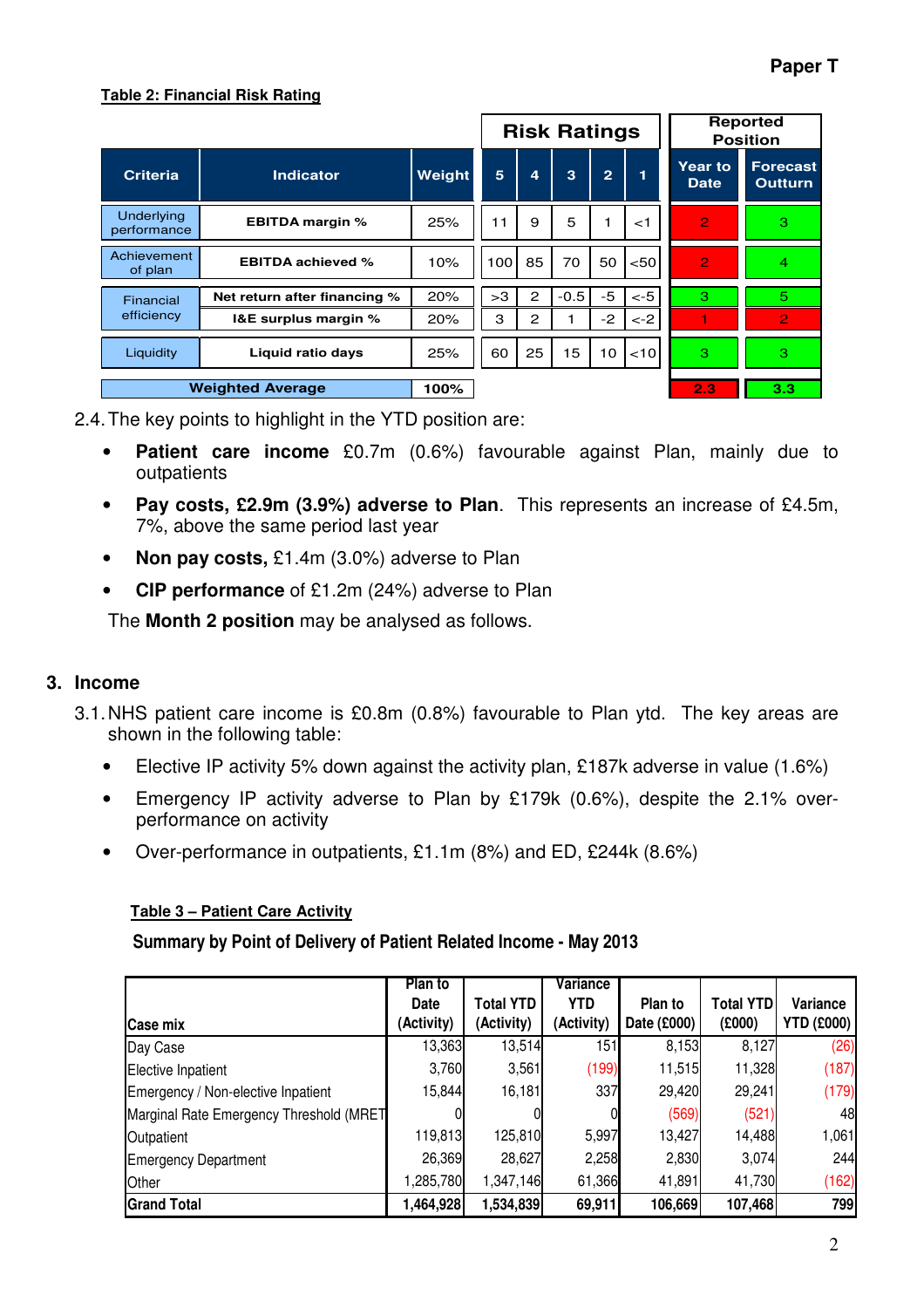- 3.2. Table 4 below highlights the impact of price and volume changes in activity across the major "points of delivery". This shows that the overall £799k over-performance is as a consequence of volume (activity) increases at a Trust level.
- 3.3. It is important to note that whilst we are seeing significant increases in outpatients and ED attendances, the elective inpatients are below Plan. The overall volume impact of £0.6m also masks the specific impact in the Planned Care Division of a £0.9m adverse position across all the CBUs.

|  | Table 4 – Price and Volume Impact on Patient Care Activity |
|--|------------------------------------------------------------|
|  |                                                            |

| Average tariff                           | Price<br>Variance<br>YTD<br>$\%$ | volume<br>Variance<br><b>YTD</b><br>$\%$ | Price / Mix<br>Variance<br>(000) | Volume<br>Variance<br>(000) | Variance<br><b>YTD (£000)</b> |
|------------------------------------------|----------------------------------|------------------------------------------|----------------------------------|-----------------------------|-------------------------------|
| Day Case                                 | (1.4)                            | 1.1                                      | (118)                            | 92                          | (26)                          |
| Elective Inpatient                       | 3.9                              | (5.3)                                    | 421                              | (608)                       | (187)                         |
| Emergency / Non-elective Inpatient       | (2.7)                            | 2.1                                      | (805)                            | 626                         | (179)                         |
| Marginal Rate Emergency Threshold (MRET) |                                  |                                          | 48                               |                             | 48                            |
| Outpatient                               | 2.8                              | 5.0                                      | 389                              | 672                         | 1,061                         |
| <b>Emergency Department</b>              | 0.0                              | 8.6                                      |                                  | 242                         | 244                           |
| Other                                    |                                  |                                          | 01                               | (162)                       | (162)                         |
| <b>Grand Total</b>                       | (3.8)                            | 4.8                                      | (63)                             | 862                         | 799                           |

The price variances are greater than would reasonably be expected and are under review.

# **4. Expenditure**

- 4.1. **Operating expenditure** for the year is £4.4m (3.6%) adverse to Plan, comprising of pay £2.9m adverse and non-pay £1.5m adverse.
- 4.2. **CIP savings** of £3.9m were delivered ytd, £1.2m adverse to the £5.1m Plan. The 2013/14 CIP paper provides further details on the CIP performance to date, year end forecasts, remedial action plans and RAG ratings.
- 5. **Pay:** YTD position of £2.9m adverse to Plan is as a result of a number of key factors:
	- The continued use of extra capacity wards (Fielding Johnson, Ward 1 LRI; Ward 2 LGH; Ward 19 LRI and Odames LRI) to meet the emergency activity levels. Premium spend has covered a significant amount of the staff costs in these areas. Nursing incentives are also being paid to bank and agency to increase the "fill rates"
	- The Acute Care Division is also rostering more doctors and nurses in Medicine and ED to ensure the flow of patients from ED to support the 4 hour target
	- A continued reliance on premium payments as per Chart 1. Whilst premium payments were stable between September 2011 and February 2012, increases have continued into this financial year. Spend is again in excess of £3.2m in the month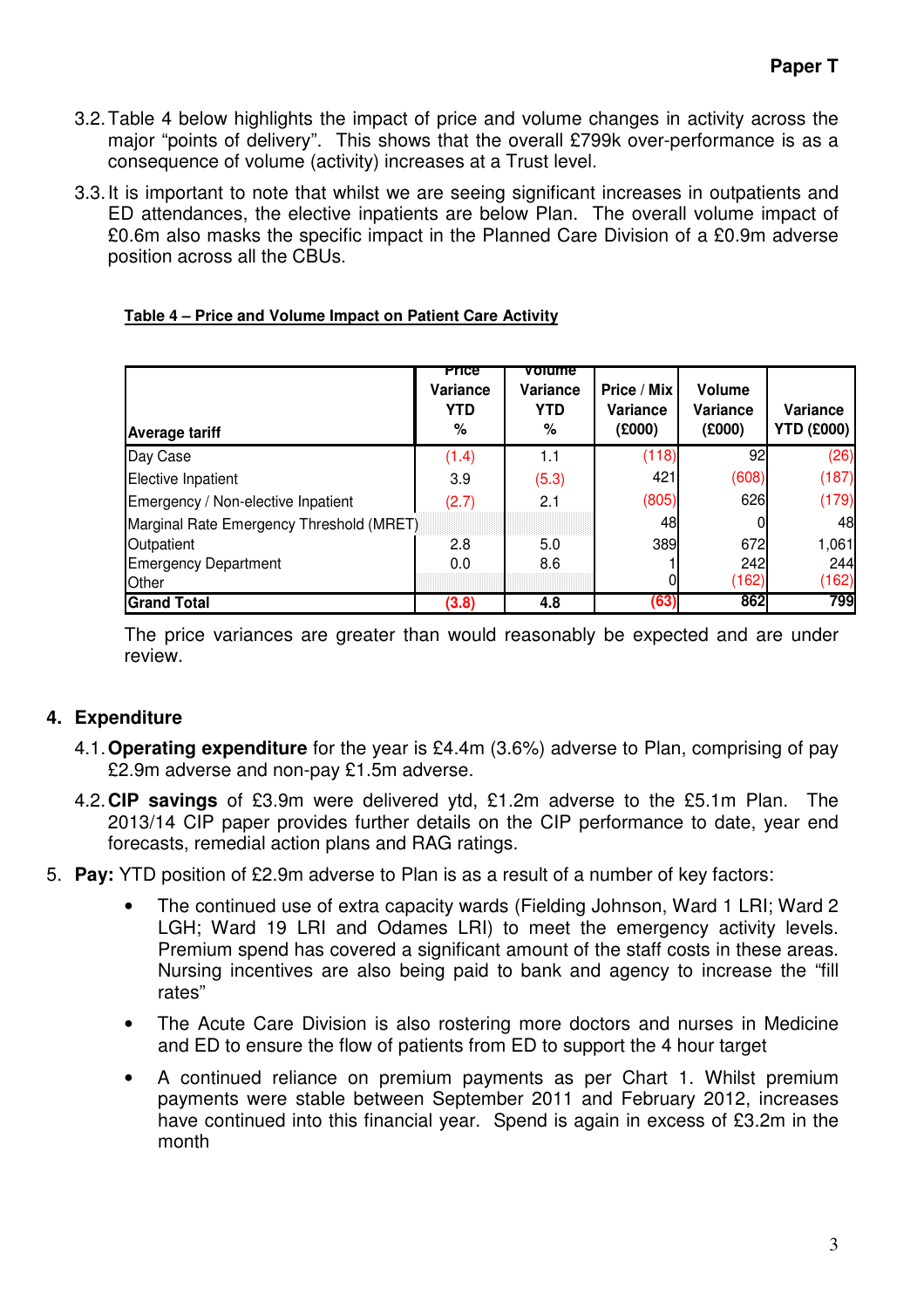

5.1. Table 5 identifies the WTE associated with the key areas of premium spend – 616 wte in May 2013.

#### **Table 5 – Premium WTE**

#### PREMIUM STAFFING

|                 |            |       |            | May 13 March 12 |
|-----------------|------------|-------|------------|-----------------|
|                 | <b>WTE</b> | (%)   | <b>WTE</b> | <b>WTEI</b>     |
| <b>BANK</b>     | (9)        | (3.1) | 265        | 274             |
| <b>OVERTIME</b> | 16         | 19.3  | 100        | 84              |
| <b>AGENCY</b>   | 145        | 136.8 | 251        | 106             |
| <b>ITOTAL</b>   | 153        | 32.9  | 616        | 464             |

5.2. Pay costs have continued to rise steadily since April 2012, yet have seen the largest monthly increase in May 2013 – an increase of over £1m from April 2013, now at £39.1m. This monthly spend is not sustainable. Chart 2 shows the pay costs from April 2012 until May 2013.

#### **Chart 2 – Monthly Pay Costs**

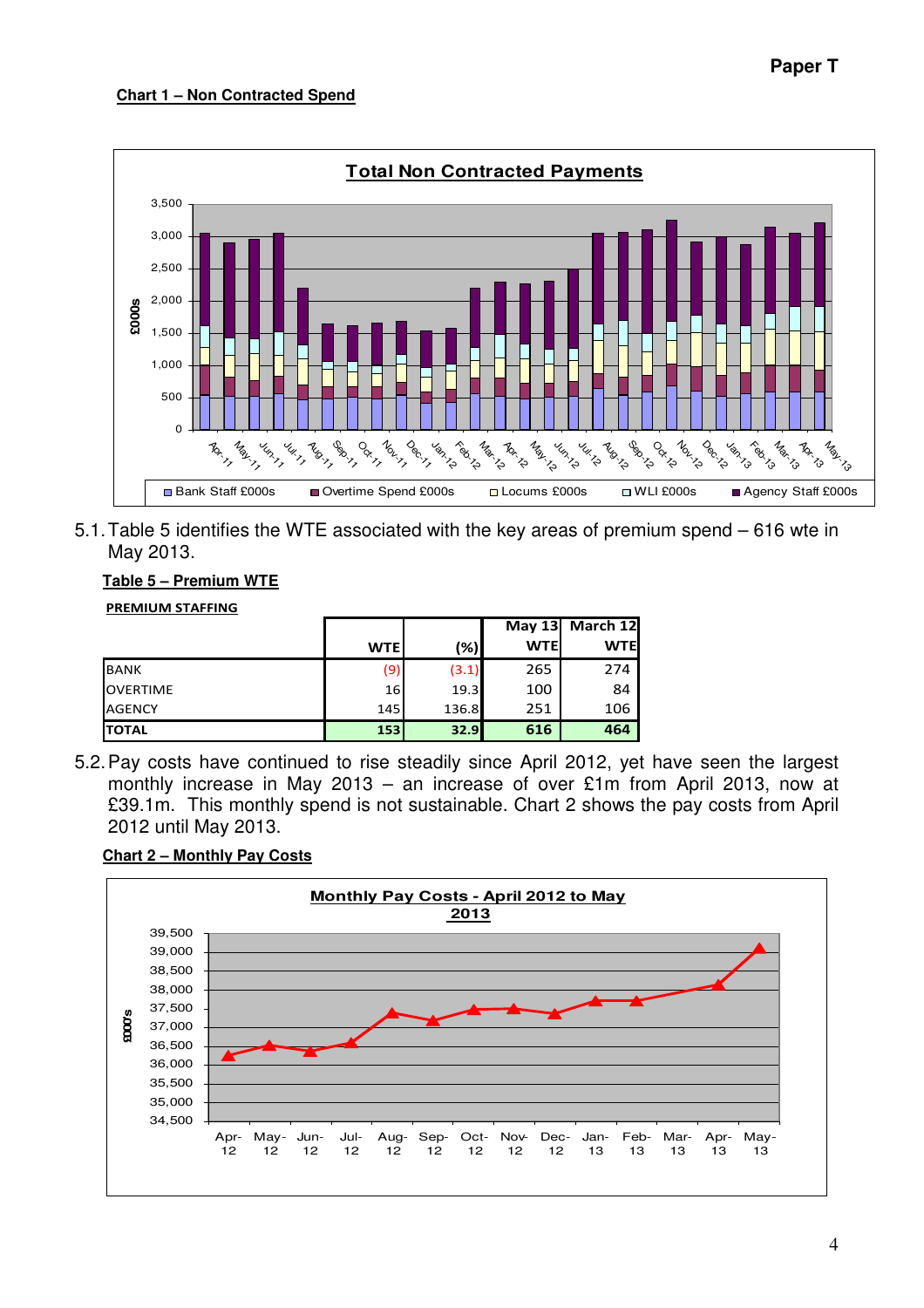5.3. The continued reliance on premium staff comes at the same time as our contracted staff numbers in medical and nursing professions have increased by almost 3%, equivalent to an increase of 171 WTE since March 2012 (Table 6).

| <b>Staff Type</b>                  |            | <b>Movement May 13 -</b><br>March 12 | <b>Contracted Staff</b> |            |  |  |
|------------------------------------|------------|--------------------------------------|-------------------------|------------|--|--|
|                                    |            |                                      | <b>May 13</b>           | March 12   |  |  |
|                                    | <b>WTE</b> | $(\%)$                               | <b>WTE</b>              | <b>WTE</b> |  |  |
| <b>ADMIN &amp; CLERICAL</b>        | (22)       | (1.2)                                | 1,765                   | 1,787      |  |  |
| <b>ALLIED HEALTH PROFESSIONALS</b> | (16)       | (3.6)                                | 441                     | 458        |  |  |
| <b>CAREER GRADES</b>               | (2)        | (2.5)                                | 68                      | 70         |  |  |
| CONSULTANT                         | 29         | 5.5                                  | 562                     | 533        |  |  |
| <b>HEALTHCARE ASSISTANTS</b>       | 15         | 6.7                                  | 232                     | 217        |  |  |
| <b>HEALTHCARE SCIENTISTS</b>       | (18)       | (2.4)                                | 723                     | 741        |  |  |
| <b>MAINTENANCE &amp; WORKS</b>     | (1)        | (21.5)                               | 5                       | 6          |  |  |
| <b>NURSING QUALIFIED</b>           | 61         | 1.8                                  | 3,409                   | 3,348      |  |  |
| NURSING UNQUALIFIED                | 64         | 5.4                                  | 1,259                   | 1,195      |  |  |
| OTHER MEDICAL & DENTAL STAFF       | 5          | 0.5                                  | 903                     | 899        |  |  |
| OTHER SCIEN, THERAP & TECH         | 30         | 10.8                                 | 304                     | 274        |  |  |
| <b>SENIOR MANAGERS</b>             | (27)       | (15.9)                               | 144                     | 171        |  |  |
| <b>TOTAL</b>                       | 116        | $1.2$                                | 9,815                   | 9,699      |  |  |
|                                    |            |                                      |                         |            |  |  |
| <b>MEDICAL &amp; NURSING</b>       | 171        | 2.7                                  | 6,433                   | 6,262      |  |  |
| <b>OTHER STAFF GROUPS</b>          | (55)       | (1.6)                                | 3,382                   | 3,437      |  |  |
| <b>TOTAL</b>                       | 116        | 1.2                                  | 9,815                   | 9,699      |  |  |

#### **Table 6 – Contracted WTE**

- 5.4. Following the Divisional Confirm & Challenge sessions (19 June 2013), the key areas for urgent review and action are:
	- The use of premium staffing, particularly agency staff and WLI
	- The current pay regime of part time nursing (in certain areas) receiving overtime and the £50 per shift bonus
	- Recruitment and retention plans
	- Performance against the workforce related CIPs
	- Enhanced control on the authorisation of premium spend
	- Weekly metric meetings

The Finance & Performance Committee will receive a verbal update on progress against these actions.

# **6. Non Pay**

- 6.1. Non pay spend is now showing a YTD adverse position to Plan of £1.4m, 3%. This is as a result of 4 main factors; undelivered CIP, activity related pressures e.g. keeping Ward 19 open, NICE/HCT costs (which are 100% backed by income) and cost pressures.
- 6.2. The Non-Pay Framework paper provides further details around the management, control, reporting and assurance on non-pay.

# **7. CIP Performance**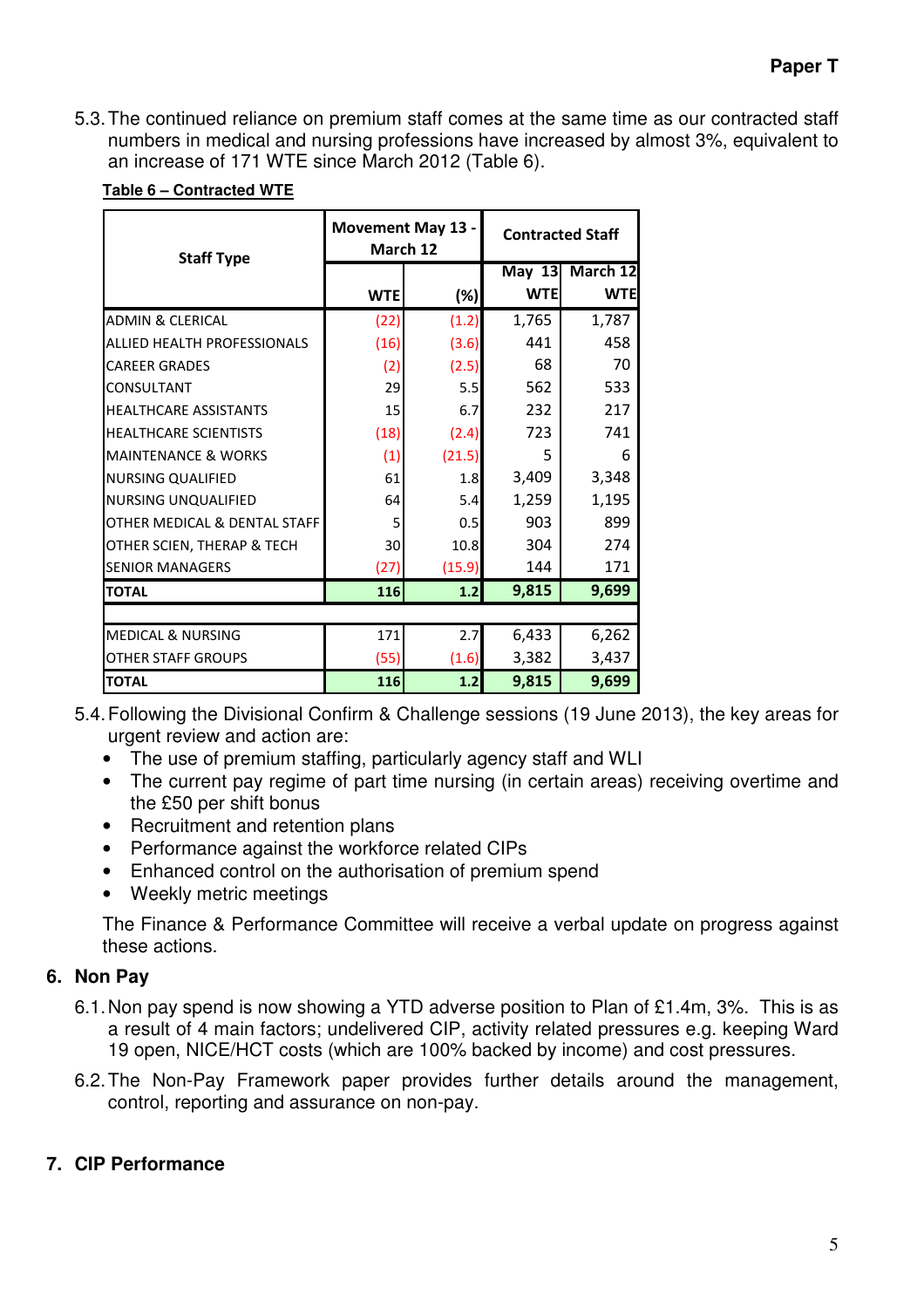- 7.1. Performance against the 2013/14 Plan is showing a disappointing adverse position of £1.2m against the Plan of £5.1m – 76% delivery. The CBU and Divisional details are reflected in the appendices and further analysis is covered within the CIP paper.
- 7.2. In summary, assurance has been sought on the following at a Divisional and Corporate level:
	- What process is being applied to make-up the gap?
	- What assurance have we that substitute schemes can be found to support the CIP in the event of continued under delivery? If so, what are these schemes?
	- What is the trajectory for getting back on track?
- 7.3. Recovery against the CIP trajectory is but part of the task to get back on to financial plan.

# **8. Cash**

8.1. The Trust has a £14.3m cash balance as at the end of April. The chart below shows that in mid July and September, the cash balance is forecast to fall below the £2m minimum allowable level that has been set by the Trust. Cash is also low in mid August and is usually at its lowest just prior to the 15th of each month, which is the deadline for the receipt of NHS SLA payments.

8.2. We have a number of actions that we are able to take to mitigate this risk:

- Delaying creditor payment runs
- Adjusting payment terms
- Negotiating with CCGs for an earlier payment of SLA funds within month
- If there is longer term pressure on cash, we can re-phase expenditure within the capital programme



- 8.3. At this stage, the only action proposed is to manage the creditor payment runs around the in-month pressure points.
- **9. Capital**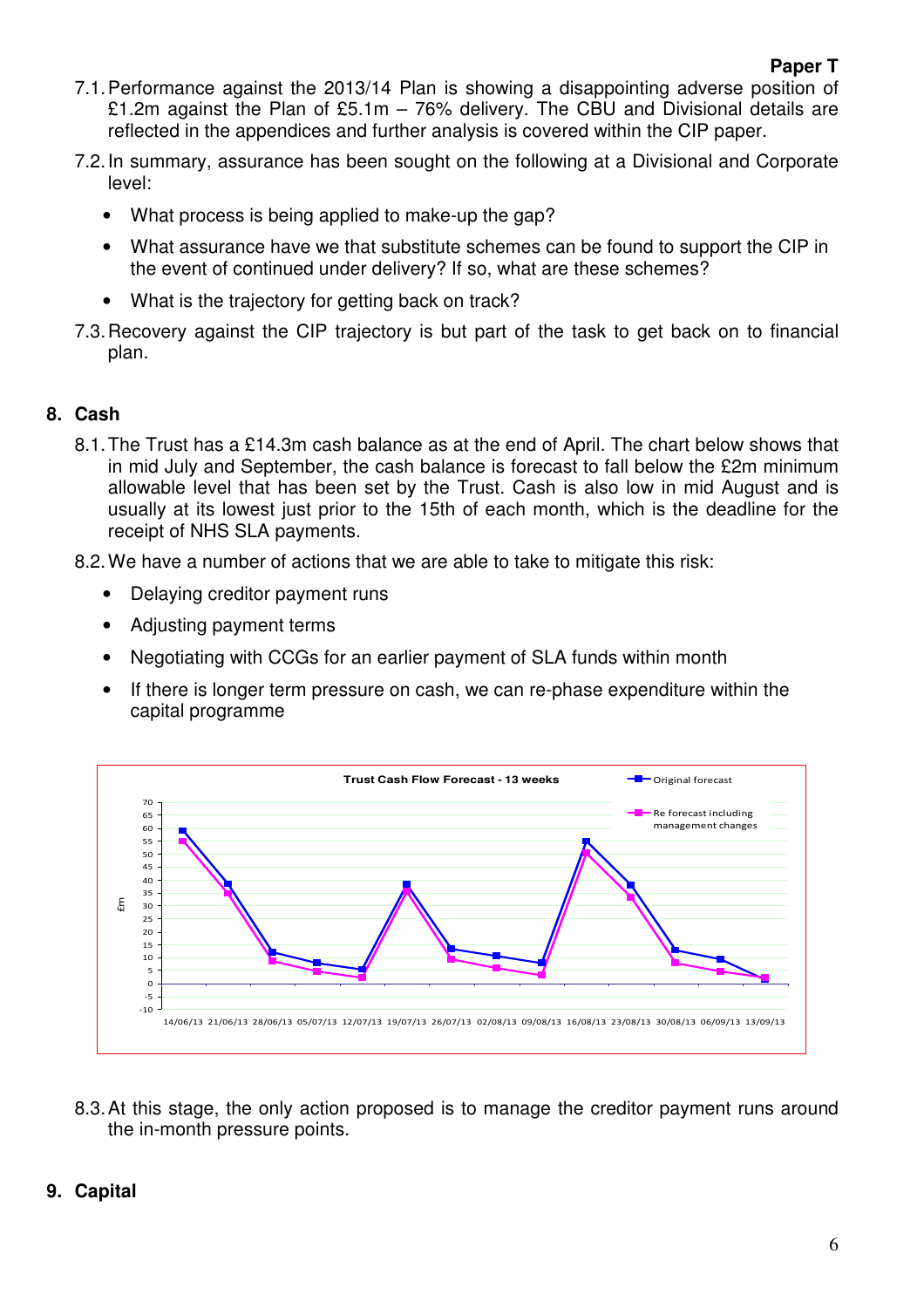- 9.1. The Trust has spent £2.8m of capital at the end of May 2013, approximately 70% of the YTD Plan.
- 9.2. Progress against the Capital Plan will be monitored via the Commercial Executive and actions taken as appropriate to ensure the £37.8m year end plan is achieved.

# **10. Strategic transformation and transitional support**

- 10.1. The Trust Executive continue work with commissioning organisations, and in particular with the Leicestershire and Lincoln Area Team, to secure transitional funding. Among other things, this will allow UHL to progress with key strategic reconfiguration projects. Of particular urgency is the development of a strategic business case for an expanded Emergency Department.
- 10.2. In addition, we are submitting bids to local commissioners to be funded through the 2% non recurrent transformational fund held by commissioners. This will support local improvement initiatives and improvement schemes.

# **11. Conclusion**

- 11.1. The Trust has reported to the TDA that we are £2.6m adverse to our planned £0.9m deficit. Plans and actions are urgently required to improve the current run rate and get back to a sustainable financial position, whilst not impacting negatively of the quality of patient care.
- 11.2. Revised performance management arrangements are to be implemented immediately – as was the case in mid  $2011/12$  – and will be agreed at the Executive Performance Board meeting on 25 June 2013. The Executive will give an oral update to the F&P Committee on the measures to be adopted and on other remedial actions that may be necessary.

# **Andrew Seddon**

**Director of Finance and Business Services** 

**18 June 2013**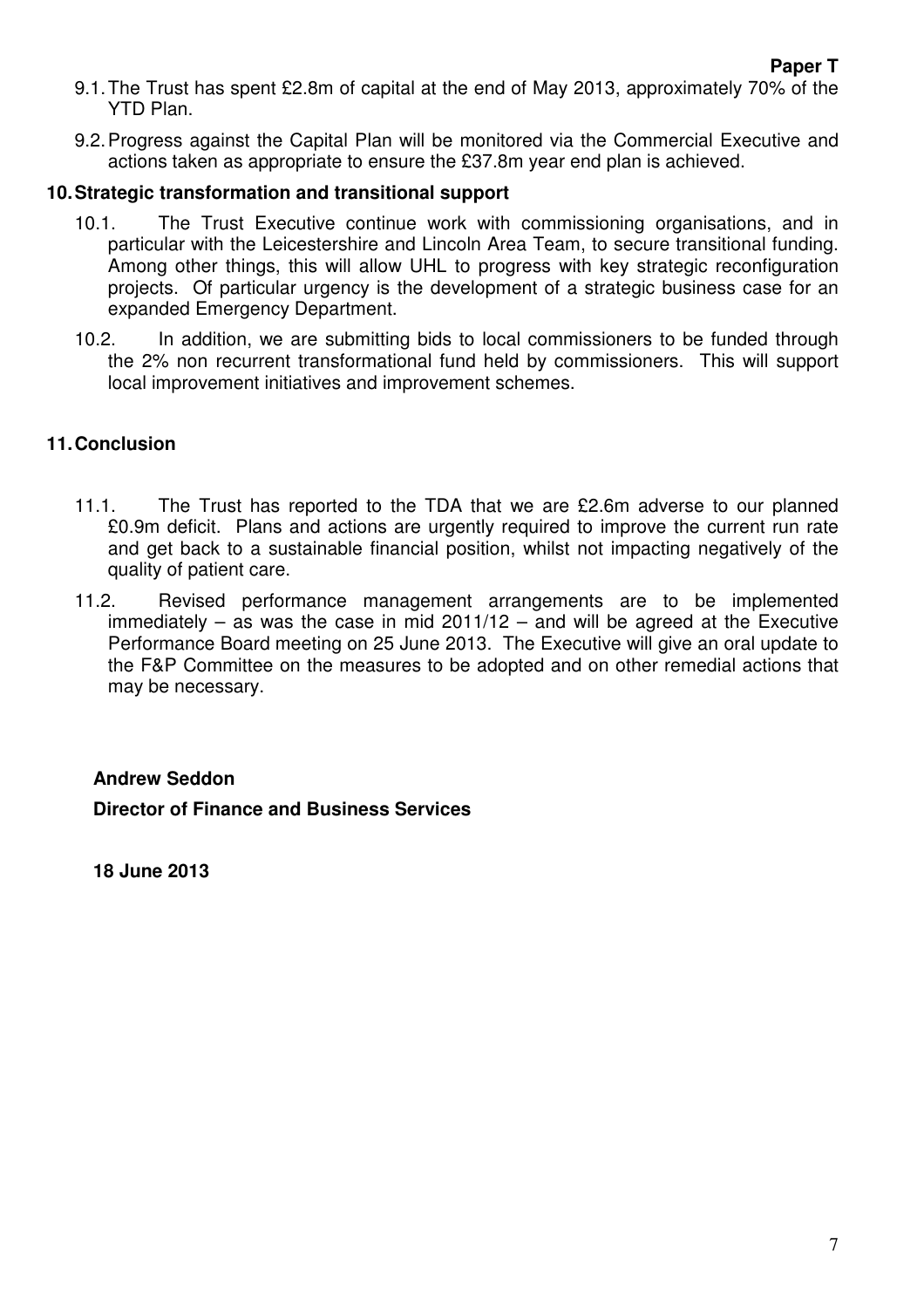# **APPENDIX 1 - FINANCIAL APPENDICES**

٦

# **Income and Expenditure Account for the Period Ended 31 May 2013**

|                                       |                 | <b>May 2013</b> |                         |                  | April 2013 - May 2013 |                         |  |  |
|---------------------------------------|-----------------|-----------------|-------------------------|------------------|-----------------------|-------------------------|--|--|
|                                       | Plan            | <b>Actual</b>   | Variance<br>(Adv) / Fav | Plan             | <b>Actual</b>         | Variance<br>(Adv) / Fav |  |  |
|                                       | £ 000           | £000            | £000                    | £ 000            | £000                  | £ 000                   |  |  |
|                                       |                 |                 |                         |                  |                       |                         |  |  |
| Elective                              | 5,758           | 5,911           | 153                     | 11,515           | 11,328                | (187)                   |  |  |
| Day Case                              | 4,076           | 4,090           | 14                      | 8,153            | 8,127                 | (26)                    |  |  |
| Emergency<br>Outpatient               | 14,544<br>6,703 | 14,649<br>7,232 | 105<br>529              | 28,852<br>13,427 | 28,721<br>14,488      | (131)<br>1,061          |  |  |
| Other                                 | 22,441          | 22,865          | 423                     | 44,722           | 44,804                | 82                      |  |  |
| <b>Patient Care Income</b>            | 53,522          | 54,747          | 1,224                   | 106,669          | 107,468               | 799                     |  |  |
|                                       |                 |                 |                         |                  |                       |                         |  |  |
| Teaching, R&D income                  | 6,144           | 6,361           | 217                     | 12,718           | 13,168                | 450                     |  |  |
| Non NHS Patient Care                  | 602             | 557             | (45)                    | 1,185            | 1,038                 | (147)                   |  |  |
| Other operating Income                | 3,323           | 3,519           | 196                     | 6,646            | 7,086                 | 440                     |  |  |
|                                       |                 |                 |                         |                  |                       |                         |  |  |
| <b>Total Income</b>                   | 63,591          | 65,184          | 1,592                   | 127,218          | 128,760               | 1,542                   |  |  |
|                                       |                 |                 |                         |                  |                       |                         |  |  |
| <b>Pay Expenditure</b>                | 36,978          | 39,121          | (2, 143)                | 74,337           | 77,268                | (2,931)                 |  |  |
| <b>Non Pay Expenditure</b>            | 23,438          | 24,974          | (1,536)                 | 46,448           | 47,880                | (1, 432)                |  |  |
| <b>Total Operating Expenditure</b>    | 60,416          | 64,095          | (3,679)                 | 120,785          | 125,148               | (4, 363)                |  |  |
|                                       |                 |                 |                         |                  |                       |                         |  |  |
| <b>EBITDA</b>                         | 3,175           | 1,089           | (2,087)                 | 6,433            | 3,612                 | (2,821)                 |  |  |
| Interest Receivable                   |                 | 6               | (1)                     | 14               | 99                    | 85                      |  |  |
| Interest Payable                      | (5)             | (3)             | 2                       | (10)             | (8)                   | 2                       |  |  |
| Depreciation & Amortisation           | (2,707)         | (2,648)         | 59                      | (5, 414)         | (5,281)               | 133                     |  |  |
| <b>Surplus / (Deficit) Before</b>     |                 |                 |                         |                  |                       |                         |  |  |
| <b>Dividend and Disposal of Fixed</b> |                 |                 |                         |                  |                       |                         |  |  |
| <b>Assets</b>                         | 470             | (1, 556)        | (2,027)                 | 1,023            | (1,578)               | (2,601)                 |  |  |
| Dividend Payable on PDC               | (964)           | (964)           | $\overline{0}$          | (1,928)          | (1,928)               | 0                       |  |  |
| <b>Net Surplus / (Deficit)</b>        | (494)           | (2,520)         | (2,027)                 | (905)            | (3,506)               | (2,601)                 |  |  |
| <b>EBITDA MARGIN</b>                  |                 | 1.67%           |                         |                  | 2.81%                 |                         |  |  |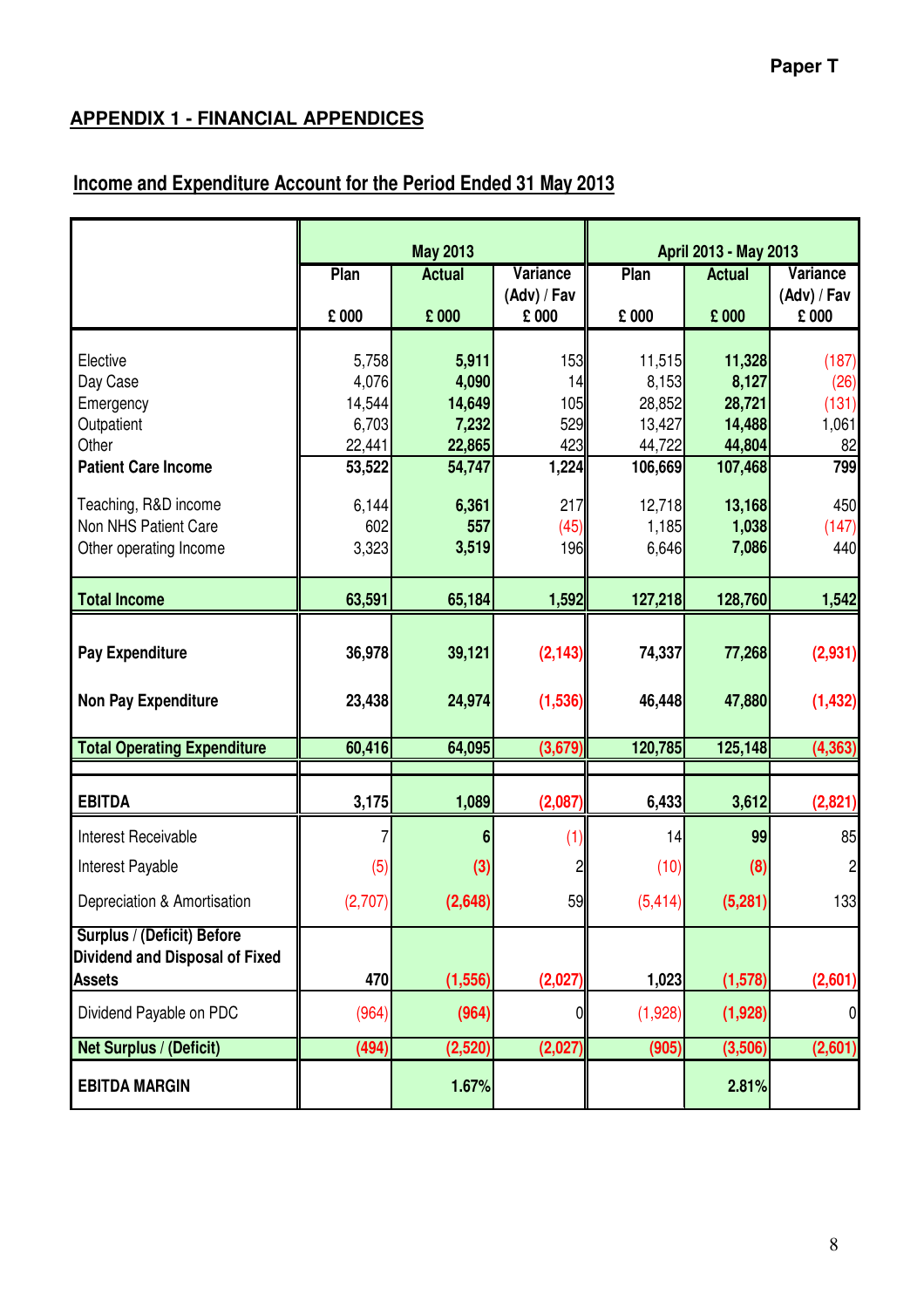# **Balance Sheet**

|                                         | <b>Mar-13</b>           | Apr-13                  | <b>May-13</b>           |
|-----------------------------------------|-------------------------|-------------------------|-------------------------|
| <b>BALANCE SHEET</b>                    | £000's<br><b>Actual</b> | £000's<br><b>Actual</b> | £000's<br><b>Actual</b> |
| <b>Non Current Assets</b>               |                         |                         |                         |
| Intangible assets                       | 5,318                   | 5,160                   | 5,012                   |
| Property, plant and equipment           | 354,680                 | 353,855                 | 353,723                 |
| Trade and other receivables             | 3,125                   | 3,183                   | 3,181                   |
| <b>TOTAL NON CURRENT ASSETS</b>         | 363,123                 | 362,198                 | 361,916                 |
| <b>Current Assets</b>                   |                         |                         |                         |
| Inventories                             | 13,064                  | 13,869                  | 13,257                  |
| Trade and other receivables             | 44,616                  | 42,408                  | 42,628                  |
| <b>Other Assets</b>                     | 40                      | 40                      | 40                      |
| Cash and cash equivalents               | 19,986                  | 19,957                  | 14,257                  |
| <b>TOTAL CURRENT ASSETS</b>             | 77,706                  | 76,274                  | 70,182                  |
| <b>Current Liabilities</b>              |                         |                         |                         |
| Trade and other payables                | (75, 559)               | (73,056)                | (67, 971)               |
| Dividend payable                        | 0                       | (964)                   | (1,928)                 |
| Borrowings                              | (2,726)                 | (2,800)                 | (2,800)                 |
| Provisions for liabilities and charges  | (1,906)                 | (1,906)                 | (1,906)                 |
| <b>TOTAL CURRENT LIABILITIES</b>        | (80, 191)               | (78, 726)               | (74, 605)               |
| <b>NET CURRENT ASSETS (LIABILITIES)</b> | (2, 485)                | (2, 452)                | (4, 423)                |
|                                         |                         |                         |                         |
| TOTAL ASSETS LESS CURRENT LIABILITIES   | 360,638                 | 359,746                 | 357,493                 |
| <b>Non Current Liabilities</b>          |                         |                         |                         |
| <b>Borrowings</b>                       | (10, 906)               | (10, 958)               | (11, 190)               |
| <b>Other Liabilities</b>                |                         |                         |                         |
| Provisions for liabilities and charges  | (2, 407)                | (2, 454)                | (2, 488)                |
| <b>TOTAL NON CURRENT LIABILITIES</b>    | (13, 313)               | (13, 412)               | (13, 678)               |
|                                         |                         |                         |                         |
| <b>TOTAL ASSETS EMPLOYED</b>            | 347,325                 | 346,334                 | 343,815                 |
|                                         |                         |                         |                         |
| Public dividend capital                 | 277,733                 | 277,733                 | 277,733                 |
| <b>Revaluation reserve</b>              | 64,628                  | 64,626                  | 64,628                  |
| Retained earnings                       | 4,960                   | 3,975                   | 1,454                   |
| <b>TOTAL TAXPAYERS EQUITY</b>           | 347,325                 | 346,334                 | 343,815                 |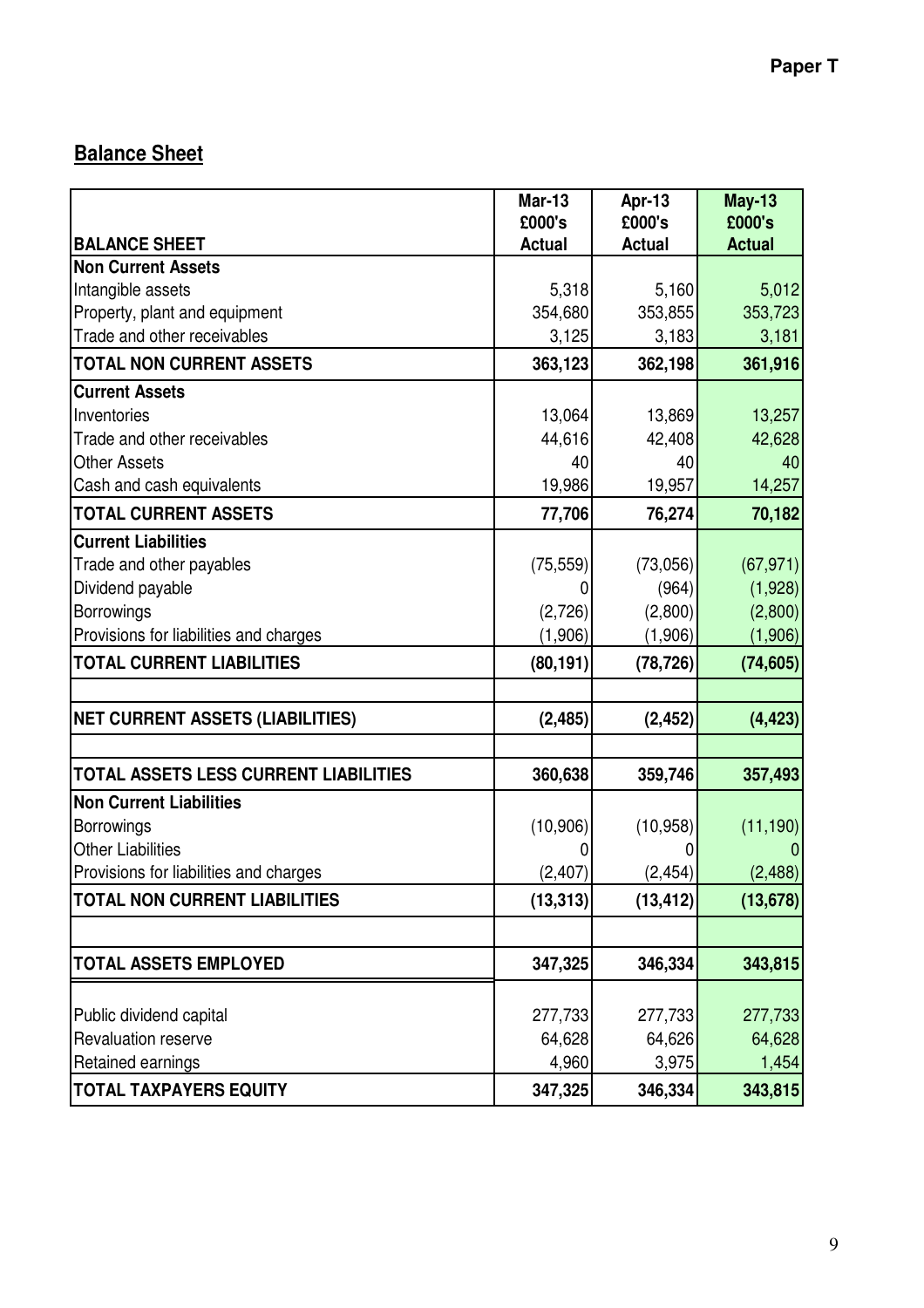# **Paper T**